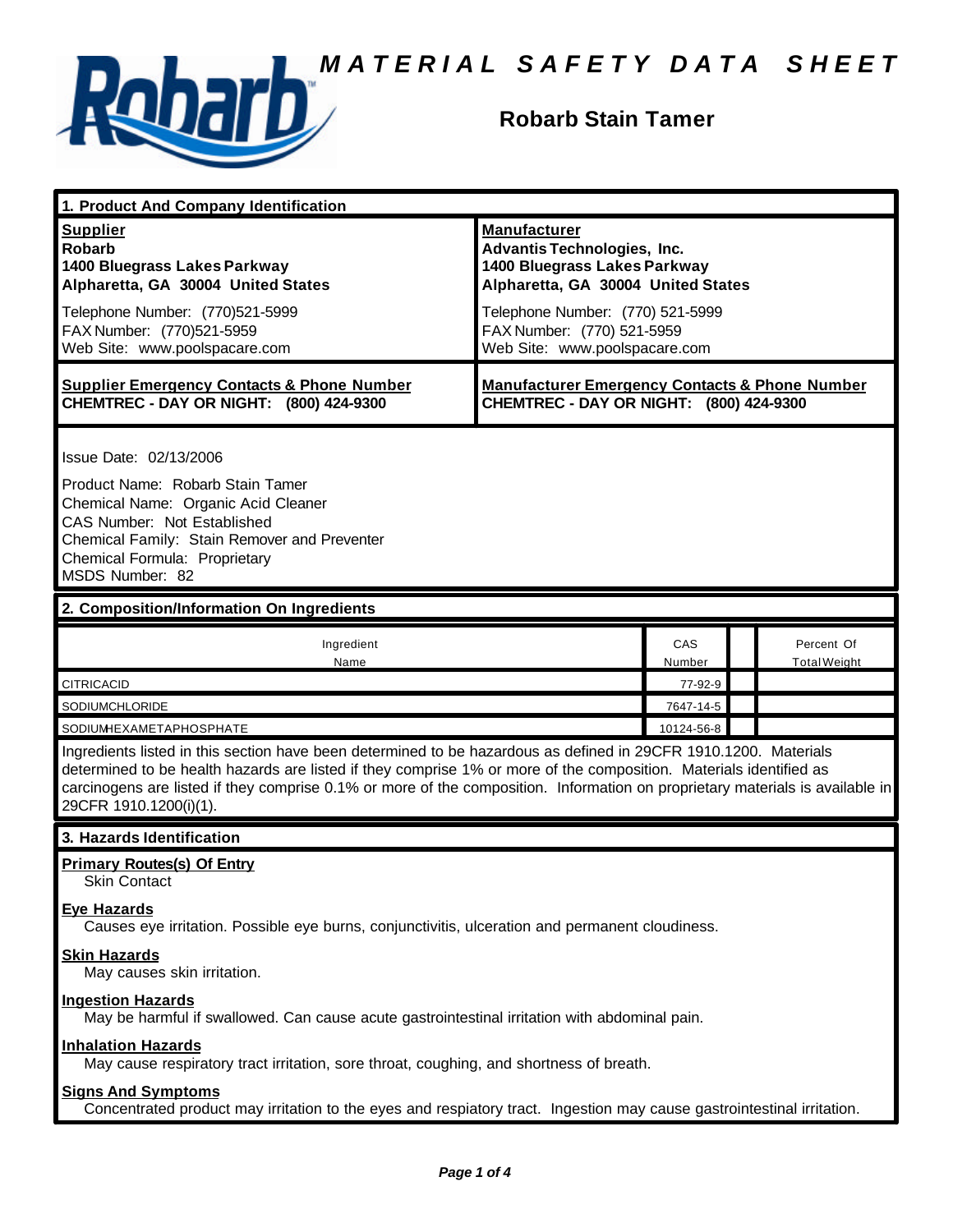#### **Robarb Stain Tamer**

| <b>First Aid (Pictograms)</b>                                                                                                                       |
|-----------------------------------------------------------------------------------------------------------------------------------------------------|
| 4. First Aid Measures                                                                                                                               |
| <b>Eye</b><br>In case of contact, hold eyelids apart and immediately flush eyes with plenty of water for at least 15 minutes.<br>Consult Physician. |
| <b>Skin</b><br>Remove contaminated clothing and shoes. Wash the affected area under tepid running water using a mild soap.                          |
| Ingestion<br>DO NOT INDUCE VOMITING. Drink large amounts of water. Contact a physician or poison control.                                           |
| <b>Inhalation</b><br>If inhaled, remove to fresh air.                                                                                               |
| <b>Fire Fighting (Pictograms)</b>                                                                                                                   |
|                                                                                                                                                     |
| 5. Fire Fighting Measures                                                                                                                           |
| Flash Point: n/a °F                                                                                                                                 |
| <b>Extinguishing Media</b><br>Use the appropriate extinguishing media for the surrounding fire.                                                     |
| <b>Fire Fighting Instructions</b><br>Firefighters should wear self-contained breathing apparatus and full protective gear.                          |
| <b>6. Accidental Release Measures</b>                                                                                                               |
| Sweep up and remove immediately. Avoid release to the environment.                                                                                  |
| 7. Handling And Storage                                                                                                                             |
| <b>Handling And Storage Precautions</b><br>Keep out of reach of children. Keep containers tightly closed. Store material in a cool and dry place.   |
| <b>Handling Precautions</b><br>Avoid contact with eyes.                                                                                             |
| <b>Storage Precautions</b><br>Store in a cool dry place.                                                                                            |
| <b>Work/Hygienic Practices</b><br>Use safe chemical handling procedures suitable for the hazards presended by this material.                        |
| <b>Protective Clothing (Pictograms)</b>                                                                                                             |
|                                                                                                                                                     |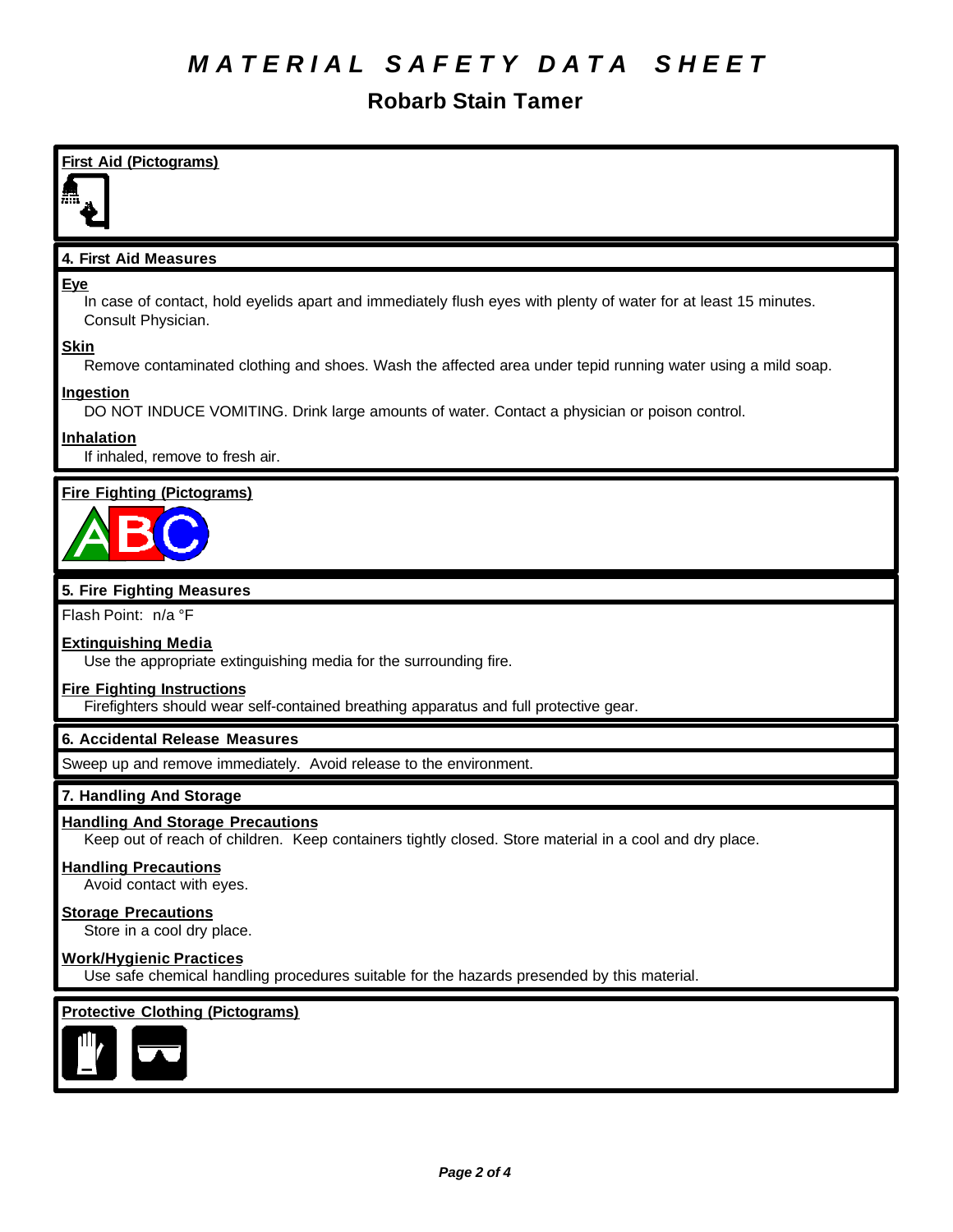### **Robarb Stain Tamer**

| 8. Exposure Controls/Personal Protection                                                                                                                                                                                                                                                                                             |
|--------------------------------------------------------------------------------------------------------------------------------------------------------------------------------------------------------------------------------------------------------------------------------------------------------------------------------------|
| <b>Engineering Controls</b><br>Use with adequate general and local exhaust ventilation.                                                                                                                                                                                                                                              |
| <b>Eye/Face Protection</b><br>Safety glasses with side shields or goggles recommended.                                                                                                                                                                                                                                               |
| <b>Skin Protection</b><br>Chemical-resistant gloves.                                                                                                                                                                                                                                                                                 |
| <b>Respiratory Protection</b><br>The level of respiratory protection needed should be based on the required protection factor after evaluating chemical<br>exposures using appropriate industrial hygiene monitoring and/or OSHA guidance.                                                                                           |
| 9. Physical And Chemical Properties                                                                                                                                                                                                                                                                                                  |
| <b>Appearance</b><br><b>White Powder</b>                                                                                                                                                                                                                                                                                             |
| Odor<br>Mild                                                                                                                                                                                                                                                                                                                         |
| Chemical Type: Mixture<br>Physical State: Solid<br>Melting Point: 153 °C<br>Specific Gravity: 1.4-1.6<br>Packing Density: Bulk density 650-950 kg/m3<br>Vapor Pressure: NOT VOLATILE<br>Vapor Density: N/A<br>pH Factor: 1.8 At a Concentration Of 5% solution in water<br>Solubility: 576 g/kg<br>Evaporation Rate: NOT ESTABLISHED |
| 10. Stability And Reactivity                                                                                                                                                                                                                                                                                                         |
| Stability: Stable<br>Hazardous Polymerization: Will not occur                                                                                                                                                                                                                                                                        |
| <b>Hazardous Decomposition Products</b><br>None known                                                                                                                                                                                                                                                                                |
| 11. Toxicological Information                                                                                                                                                                                                                                                                                                        |
| Ingredient(s) - Toxicological Data<br><b>CITRIC ACID</b><br>LD50 p.o. rat 11,700 mg/kg<br>LD50 I.p. rat 885 mg/kg<br>LD50 p.o. mouse 5,040 mg/kg<br>LD50 I.p. mouse 961 mg/kg                                                                                                                                                        |
| 12. Ecological Information                                                                                                                                                                                                                                                                                                           |
| No Data Available                                                                                                                                                                                                                                                                                                                    |
| 13. Disposal Considerations                                                                                                                                                                                                                                                                                                          |
| Dispose in accordance with applicable federal, state and local government regulations.                                                                                                                                                                                                                                               |
| 14. Transport Information<br>No Data Available                                                                                                                                                                                                                                                                                       |